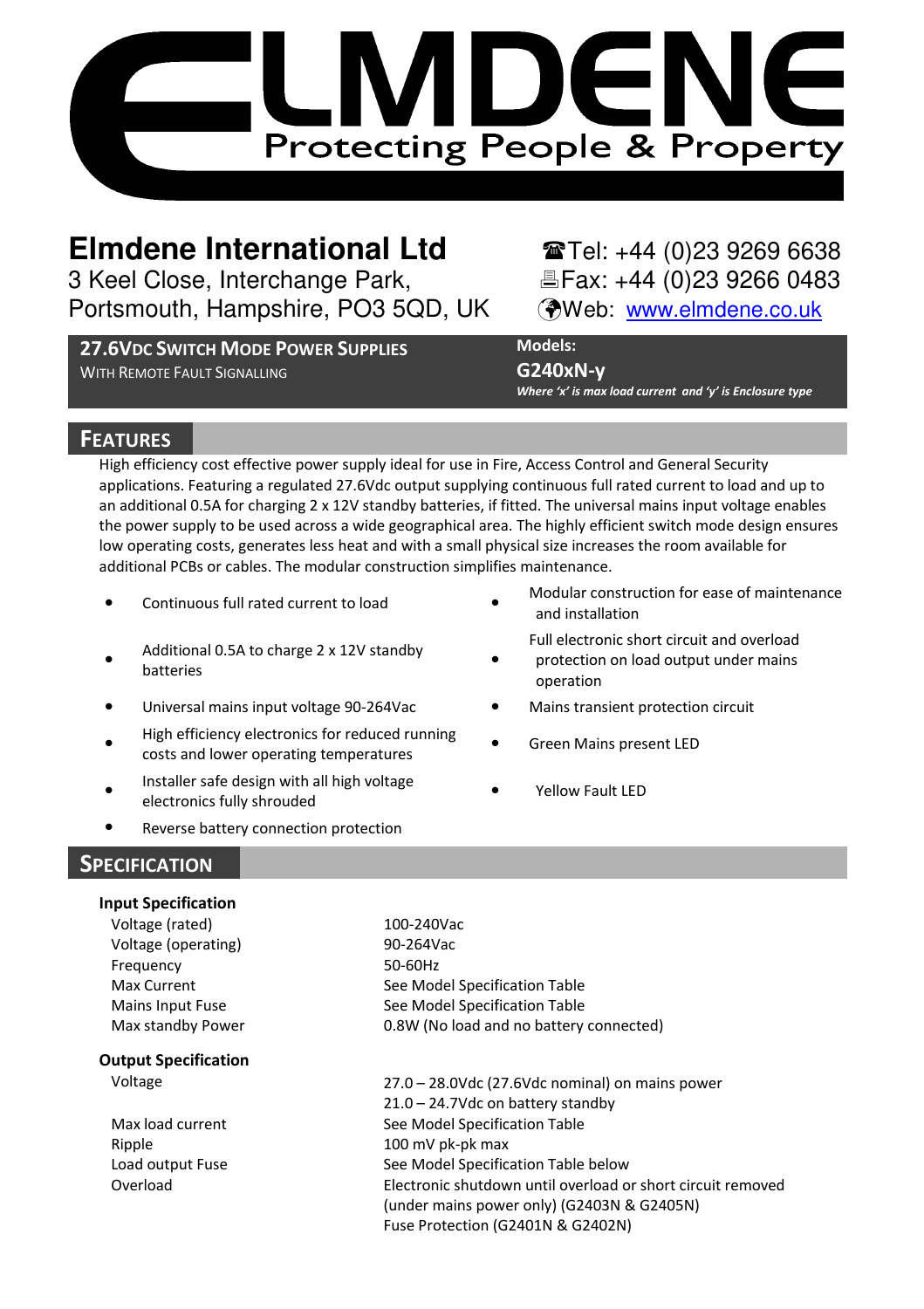

Battery Type 2 x 12V Valve Regulated Lead Acid Battery Capacity **See below under enclosure size.** See below under enclosure size.

Battery Charging Fuse protection F630mA 20mm glass or PTC (G2401N only)

#### **Mechanical**

| Model    | <b>Enclosure Dimensions</b><br>w x h x d [external] (mm) | <b>Max Battery</b><br>Capacity | Weight (kg)<br>[excluding battery] |      |
|----------|----------------------------------------------------------|--------------------------------|------------------------------------|------|
| G2401N-A | 230 x 200 x 80                                           | 2 x NP2.3 (2.3Ah)              | G2401N                             | 2.00 |
| G240xN-C | 330 x 275 x 80                                           |                                | G2401N                             | 3.16 |
|          |                                                          | 2 x NP7 (7Ah)                  | G2402N                             | 3.22 |
|          |                                                          |                                | G2403N, G2405N                     | 3.30 |
| G240xN-R | 390 x 410 x 80                                           | 2 x NP17 (17Ah)                | G2401N                             | 6.03 |
|          |                                                          |                                | G2402N                             | 6.09 |
|          |                                                          |                                | G2403N, G2405N                     | 6.17 |
| G240xN-H | 400 x 420 x 140                                          | 2 x NP38 (38Ah)                | G2401N                             | 8.39 |
|          |                                                          |                                | G2402N                             | 8.45 |
|          |                                                          |                                | G2403N, G2405N                     | 8.53 |
| G240xN-E | 400 x 420 x 80                                           |                                | G2402N                             | 3.32 |
|          |                                                          | 2 x NP17 (17Ah)                | G2405N                             | 3.40 |

### **Environmental**

Temperature -10 to +40°C (operating) 75% RH non-condensing -20 to +80°C (storage)

# **CONNECTIONS**

O/P +, - Connection to equipment to be powered (Observe polarity) BATT +, - Connection to standby battery. Use cables provided (Observe polarity)

# **INSTALLATION INSTRUCTIONS**

This unit is only suitable for installation as permanently connected equipment. This PSU is *NOT SUITABLE* for external installation. This unit must be fed from a mains power source having a separate (approved) disconnect device and fitted with a fuse or other over-current protection device rated at 3A maximum. Ensure that the disconnect device used has appropriate earth fault protection to the applicable standard. *EQUIPMENT MUST BE EARTHED*. Before installation, ensure that external disconnect device is *OFF*. The PSU should be installed according to all relevant safety regulations applicable to the application.

#### **Mounting**

- 1) Mount securely in correct orientation allowing minimum clearance see diagram.
- 2) Route mains and low voltage output cables via different knockouts and/or cable entry holes.
- 3) Use bushes and cable glands rated to UL94 HB minimum.

#### **Mains Power Up**

- 4) Attach correctly rated mains cable (minimum 0.5mm<sup>2</sup> [3A], 300/500Vac).Fasten with cable ties.
- 5) Apply mains power. Check for 27.6Vdc on load outputs. Check Green Mains LED is ON.
- 6) Disconnect mains power.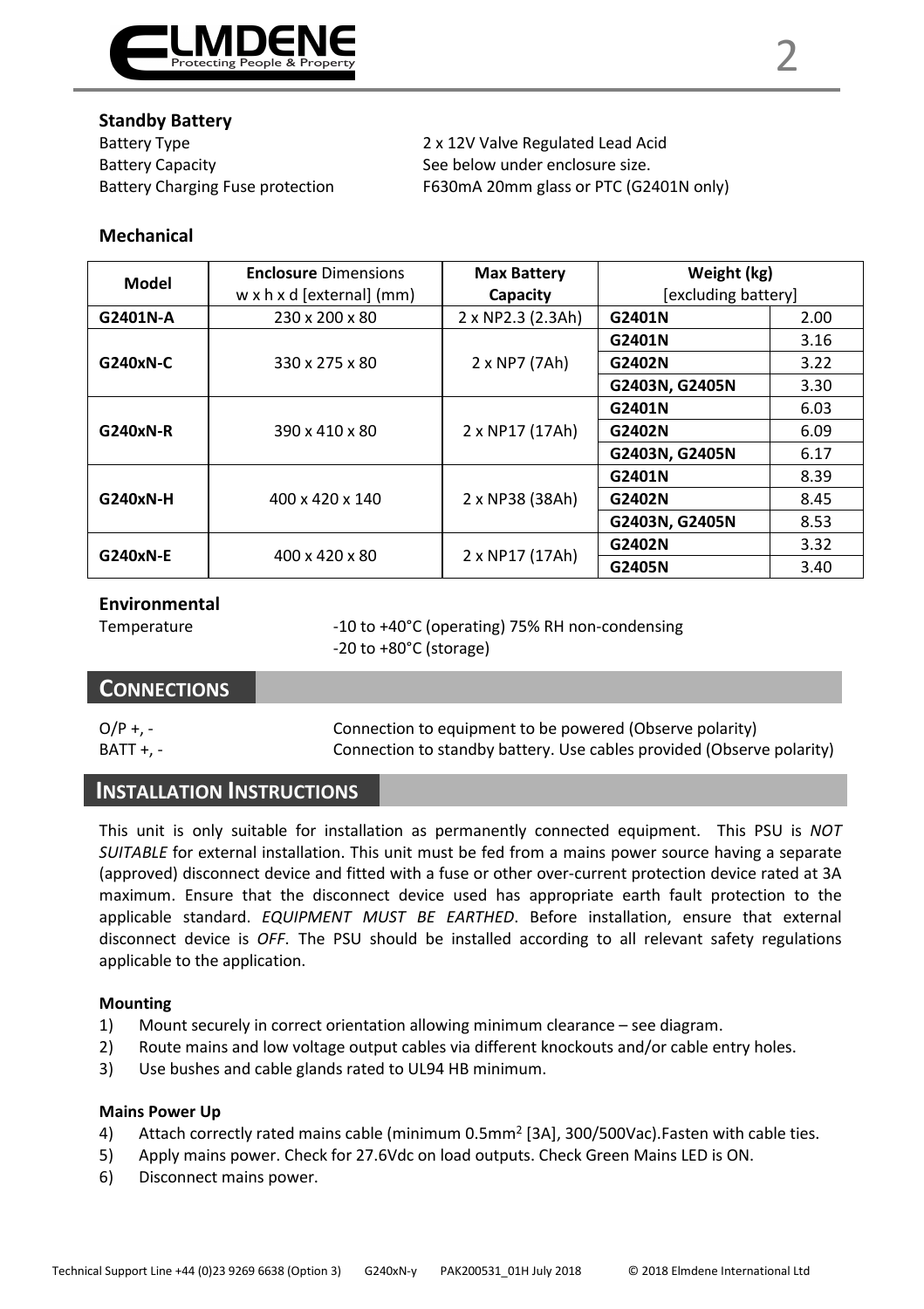

#### **Load Output**

- 7) Attach correctly rated load cable and fasten using cable ties. Note polarity.
- 8) Apply mains power. Check Green Mains LED is ON.
- 9) Verify load is operating correctly.
- 10) Disconnect mains power.



#### **Standby Battery – NOTE: Ensure batteries being fitted to this unit are in good condition**

- 11) Attach supplied battery cables to terminal block and batteries. **NOTE:** ensure correct polarity of battery connections: **Red** lead to **+ve** of **battery 1**, **Black** lead to **-ve** of **battery 2**. Connect **-ve** of **battery 1** to **+ve** of **battery 2** using short link lead
- 12) Position batteries to avoid lid fixing screw.
- 13) Apply mains power. Check Green Mains LED is ON.
- 14) Check there is no fault indication on Yellow Fault LED.
- 15) Disconnect mains power. Check that the batteries continue to supply voltage and current to the load. Check Green Mains LED is OFF.

**NOTE**: Batteries must have sufficient charge to supply the load

- 16) Reconnect mains power. Check Green Mains LED is ON.
- 17) Remove Load fuse and check Yellow Fault LED is ON.
- 18) Replace Load fuse. Check Yellow Fault LED is OFF.

|                                    | G2401N        | G2402N             | G2403N        | G2405N        |
|------------------------------------|---------------|--------------------|---------------|---------------|
| <b>Output Current</b>              | 1Α            | 2A                 | 3A            | 5A            |
| <b>Battery Charge Current</b>      | 0.5A          | 0.45A              | 0.5A          | 0.5A          |
| <b>Mains LED (Green)</b>           | $\mathcal{N}$ | V                  | $\mathcal{N}$ | $\mathcal{N}$ |
| <b>Fault LED (Yellow)</b>          |               |                    |               |               |
| Max Mains Input Current (at 90Vac) | 1.0A          | 1.3A               | 1.4A          | 2.0A          |
| F1 - Mains Input Fuse (20mm HRC)   | T2.0A         | T <sub>2.0</sub> A | T3.15A        | T3.15A        |
| F2 - Output Fuse (20mm)            | F1.0A         | F <sub>2.0</sub> A | F3.15A        | F5.0A         |
| F3 - Battery Fuse (20mm)           | PTC fuse      | F0.63A             | F0.63A        | F0.63A        |
|                                    |               |                    |               |               |

# **MODEL SPECIFICATION TABLE**